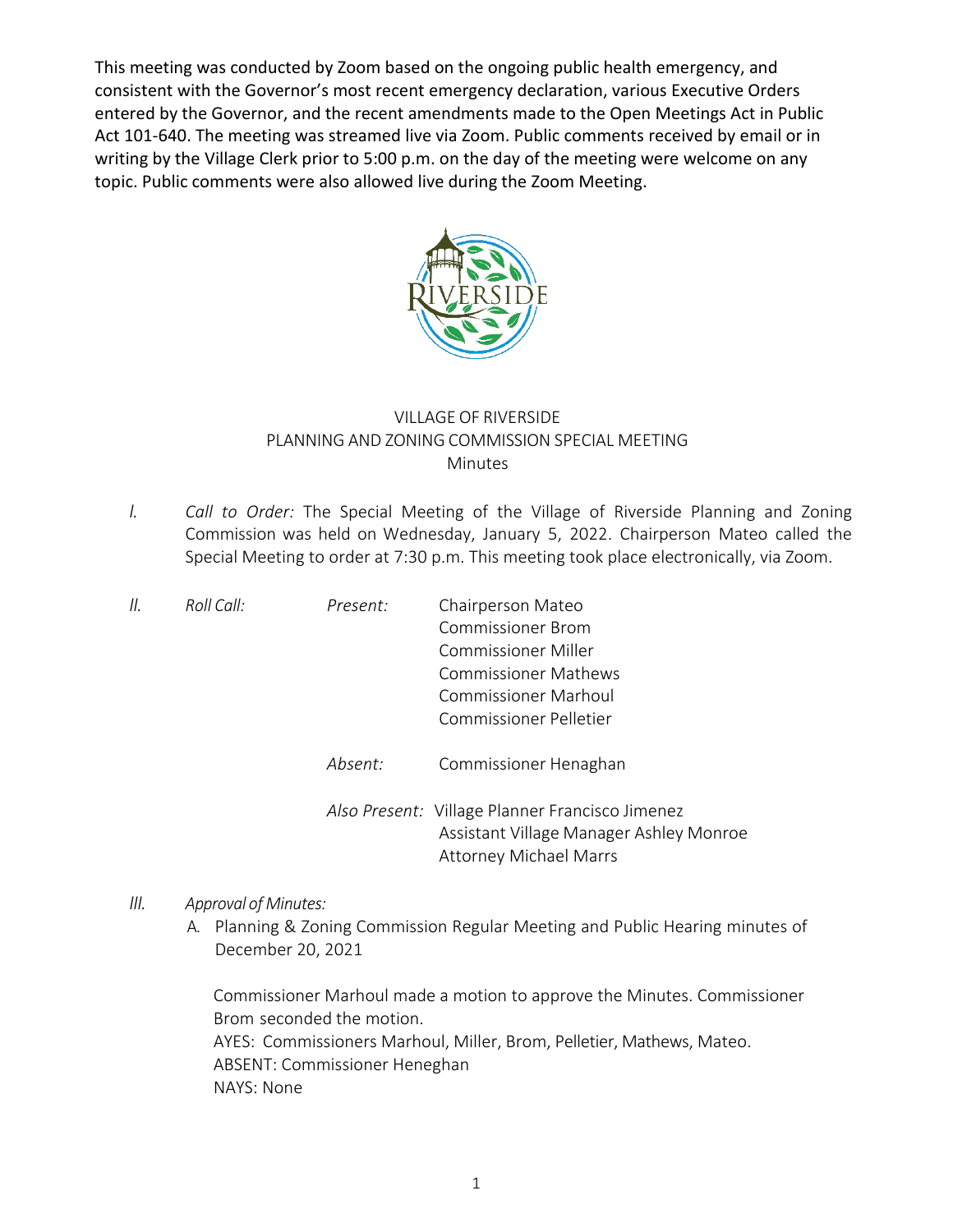- *IV. Visitors, Petitions, Citizen Requests, and Communications*
- *V. Liaison Report:* A. Village Board Update

## *VI. Public Hearing and Recommendation*

A. PZ21-04 – 2710 S. Harlem Ave. – Special Use and Variations – to consider an application from Applicant 2720 Harlem LLC/Milad Nourahmadi for a Special Use Permit to allow a parking lot as a primary use at 2710 S. Harlem Avenue in the B1- C Zoning. Certain variations, including variations related to buffer yards, landscaping and design, are also sought. This special meeting was a continuation from the December 20, 2021 regular meeting. Village Planner Jimenez opened the public hearing by calling roll and Chairperson Mateo states that no testimony was given at the December 20, 2021 meeting. All applicable notices were sent via mail or published in the Riverside Brookfield Landmark and will be entered as exhibits.

Attorney Marrs gives background information regarding the process to inform the Planning and Zoning Commission and the members of the public that were not at the first meeting. The Village purchased the property at 2710 S. Harlem and demolished the previous business that was there and has been vacant since then. The petitioner is planning to purchase the aforementioned property to convert it into a parking lot for shared use by the strip mall that is directly south and the property to the north. To use the property as a parking lot, the petitioner is required to obtain a special use permit and a variance for standards that are being proposed. Attorney Marrs reminds everyone that even though the agenda has two distinct items, that it would be beneficial for the Commission to look at the site plan through both the special use and variance perspective. Both staff and the petitioner will give a brief overview and point out how things have changed and what feedback was taken into account. Attorney Marrs makes the final point that the Planning and Zoning Commission will give final approval for the site plan review and recommend the special use permit to the Village Board.

Chairperson Mateo swears in the petitioner. Asst. Village Manager Monroe shows the site plan that was submitted as part of the application process. She quickly orients the public and the Commission to what is being shown on the site plan. Village Planner Jimenez informs the public and Commission that two variances are being sought by the petitioner. One is a drive aisle that is being proposed as 23'and the ordinance requires that a two way drive aisle be 24'. Landscaping buffers are required by the ordinance to be 10' and be located on the property that fronts any streets. The site plan is proposing landscaping buffers of 8' 10". Asst. Village Manager Monroe, at the request of Chairperson Mateo, points out the required ADA spaces on the site plan and states the village engineer informed staff that this was required. Some parking spots were also reoriented to provide better aisle access and to avoid cars from backing into said aisle and to allow better traffic flow. Asst. Village Manager Monroe also explains the landscape buffer requirements and the variance that the petitioner is seeking. She also clarifies that the lot to the north at 2704 S. Harlem will not have access to the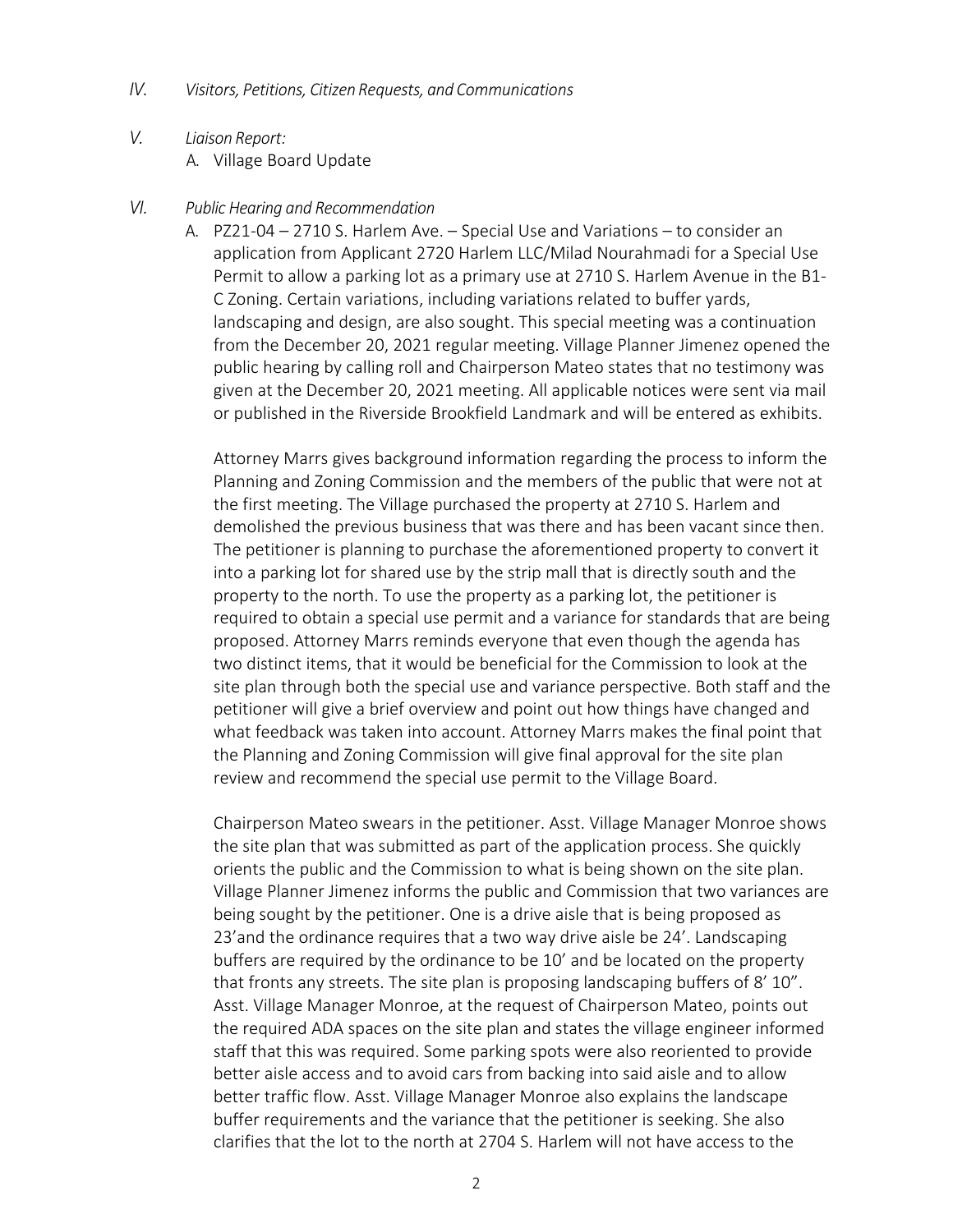proposed parking at 2710 S. Harlem.

Commissioner Brom asks for clarification regarding ADA spots that are required for 2710 S. Harlem. Asst. Village Manager Monroe states that the number of parking spots is what triggers the number of ADA spots, the spaces will typically be located closer to the entrance of the building.

The petitioner explains to the Commission that there was more landscaping added to the site plan that was not included in previous plans. He informs the Commission that the purpose of purchasing this property is to expand the number of parking spots. Any plans to combine the properties would minimize the number of spots. The petitioner explains that many of the concerns from the previous meeting have been addressed and have improved the proposed project. Chairperson Mateo turns to the Commission for input or concerns on their end. Commissioner Marhoul believes that the current proposed site plan is an improvement from the previous meetings site plan proposal. There is no objection from Commissioner Marhoul with the submitted site plan and agrees that this is the best version of the project. Commissioner Brom asks the petitioner to clarify where the designated parking spots for the dispensary will be located and whether they will be marked.

Commissioner Miller asks staff for clarification about whether the petitioner is still seeking a variation for the required buffer yard between residential and commercial districts. Staff informs Commissioner Miller that the petitioner is not seeking a variation for a buffer between districts. Staff determined that the alley width is being split in half between the residential district and the commercial district. The presence of the alley creates the buffer between districts and would not create the necessity of the variance. Chairperson Mateo also reminds the Commission that only two variances and a special use permit are being sought. Commissioner Pelletier and Mathews both agree with Commissioner Marhoul that the site plan was improved from the previous meeting.

The Commissioners indicated they had no further comments or questions. No members of the public indicated a desire to speak.

Commissioner Marhoul made a motion to close the public hearing. Commissioner Miller seconded the motion. AYES: Commissioners Marhoul, Miller, Brom, Pelletier, Mathews, Mateo.

ABSENT: Commissioner Heneghan

*B.* DISCUSSION, MOTION AND RECOMMENDATION by the Planning and Zoning Commission to the Village Board regarding the request for a special use set forth in 6.A.1 above.

Chairperson Mateo states that the Commission can continue the discussion for the variances and the special use permit. Commissioner Marhoul states that he is ready to make motions on the basis that a lot was discussed at the previous meeting. Chairperson Mateo asks the Commission if there is a motion to recommend approval of the special use permit. Commissioner Marhoul makes a motion to approve.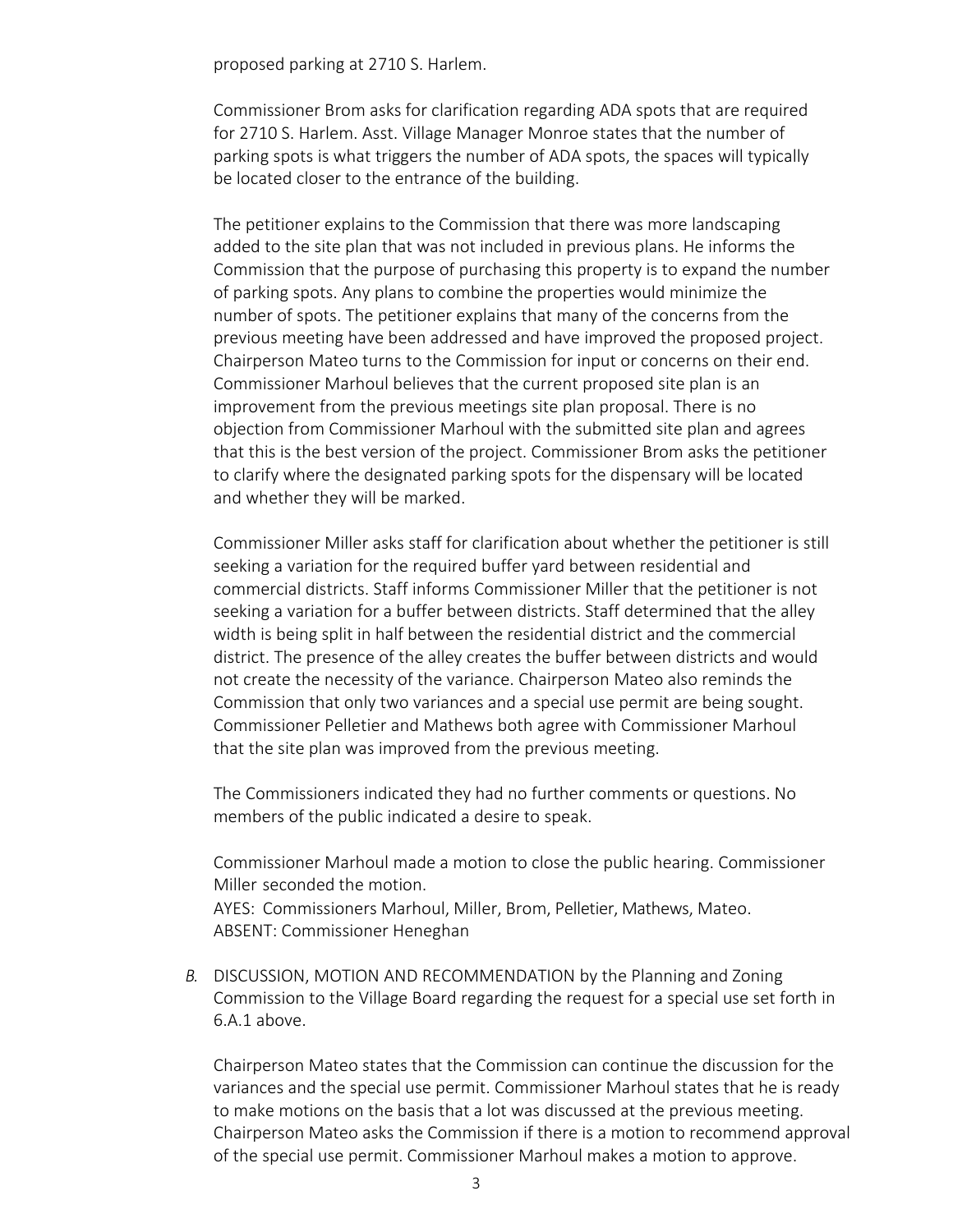Commissioner Pelletier seconds the motion. Chairperson Mateo goes over the standards for a Special Use permit and the Commission members found the standards to have been met.

Commissioner Marhoul made a motion to recommend approval of the Special Use Permit for a parking lot as a principal use at the 2710 S. Harlem property, located in the B1-C Commercial Zoning District. Commissioner Pelletier seconded the motion.

AYES: Commissioners Marhoul, Miller, Brom, Pelletier, Mathews, Mateo. ABSENT: Commissioner Heneghan

Chairperson Mateo opens the discussion regarding the two variations that the petitioner is seeking. She informs the Commission that the variations can be taken together or as two distinct pieces. They are looked at together and Chairperson Mateo asks if there is a motion to recommend the variations. Commissioner Marhoul makes a motion to recommend both variations sought by petitioner, with Commissioner Pelletier seconding the motion. The Planning and Zoning Commission believe that all the standards have been met for this petition and for the variances.

Commissioner Marhoul made a motion to recommend approval to the Board of a 14" variation from Section 10-9-5 (Perimeter Parking Lot Landscaping) of the Zoning Ordinance, which requires a parking lot landscape area of at least 10' in width along the portion of a parking lot fronting a public street, and a 1' variation from Section 10-8-4 (Design of Off Street Parking Spaces) of the Zoning Ordinance, which requires a two way drive aisle of at least 24' in width. Commissioner Pelletier seconded the motion. AYES: Commissioners Marhoul, Miller, Brom, Pelletier, Mathews, Mateo. ABSENT: Commissioner Heneghan

## *VII. Old Business:*

A. Continued Site Plan Review – 2710 and 2720 S. Harlem Avenue – To consider site plan proposals for a commercial parking lot located in the B1 District – C Zoning District at 2710 S. Harlem Avenue, and changes to an existing parking lot at 2720 S. Harlem Avenue.

Commissioner Marhoul believes that the site plan review was thoroughly discussed at the previous December meeting. The petitioner addressed all concerns with the site plan and implemented the desired changes. Chairperson Mateo states that the proposal can be viewed as one piece or as two different parcels. Commissioner Marhoul believes it is the best idea to view this in its entirety.

Commissioner Marhoul made a motion to approve the site plan for the two properties – 2710 S. Harlem and 2720 S. Harlem. Commissioner Mathews seconded the motion. AYES: Commissioners Marhoul, Miller, Brom, Pelletier, Mathews, Mateo. ABSENT: Commissioner Heneghan

*VIII. New Business:*